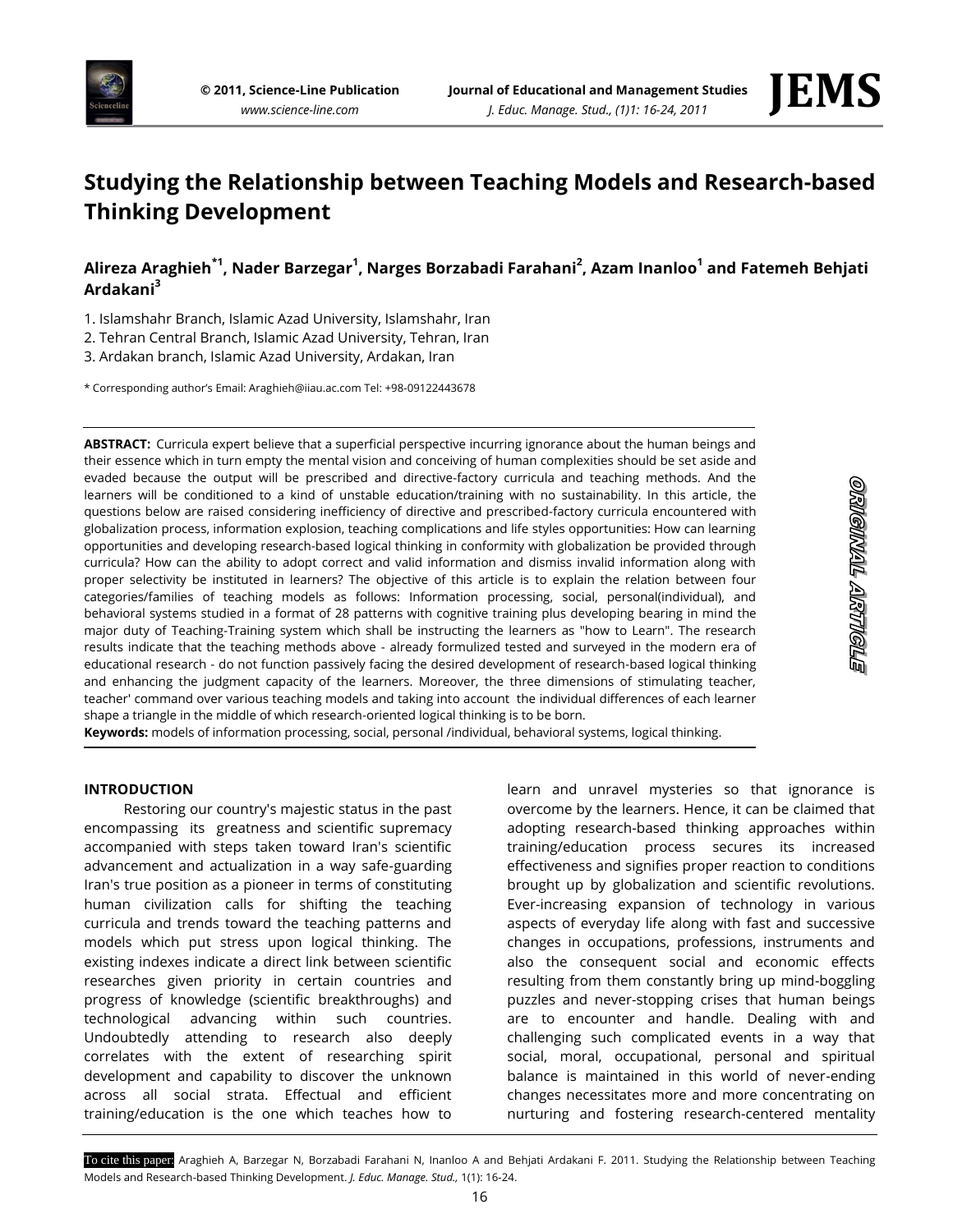and logical thinking combined with acquisition of skills so that the world's enigmas may be encountered scientifically and thus the learners could be trained and prepared for competent dealing with this changing world and globalization. Today, learner is referred to a person who is well capable of searching for extra information and academic contents through printed/non-printed and electronic resources after adequate benefiting from the educational materials provide to her/him by the relevant curricula (Heidary, 2007) .Therefore, the mission of training/education establishment is to foster and develop rational competency or up-grading logical reasoning of the learners (Shariatmadary 2001). In other words, training/education establishment should teach "How to learn". It should also foster/nurture research skills and utilization of the resources available which means group-work, learning how to get in touch with teacher including the superintendents and society, the way data-bases and the Internet should be navigated, how to use educational textbooks and references, getting to know manners of learning from the world's phenomena directed at becoming better knowledgeable (Ghadiry Bashardust, 2003) all in all may have their roots in teaching/training models. In short, training/education specialists and experts should evade a superficial, industrial/technological/factory-minded and standard perspective which amounts to no perfect recognition of human beings and the essence conferred upon them. They are strongly recommended to refrain from resorting to such non-comprehensive viewpoint depriving them of insight into human complexities which ends up to teaching models and methods that are all of a directive/commanding and pre-determined /factory-minded nature (E.Eisner, 1994) breeding the learners with a sort of unsustainable teaching that superficiality and parrot-like memorization its accompanying. It should be noted that human learning faculty is so complicated and spans over a very huge arena and domain so we had better to get into the domain of learning psychology and other relevant fields for the purpose of further study and research (Parvand 2004).

 Educational curriculum in the globalization era should be of dynamism and a speedy tempo. It means that the proper curriculum has been enriched /empowered with reasonable speed and effectiveness regarding the actions to be taken targeted at challenging inconformity crisis and lack of meaning. (MehrMohammadi 2008). Dynamism of great momentum does not mean lack of academic, professional honor-saving positioning, unjustified risktaking and conditioned by politics. Any teaching approach or curriculum devoid of such dynamism will definitely lack in the required effectuality. In the globalization era curricula should be of the essential flexibility, problem-centrism, variety and plurality. Since providing learning opportunities play a very important and crucial part in all appropriate curricula considered; the teaching/training models and approaches should transcend all superficial, industrial/technological/factory-minded and standard perspectives.

Professor Maatuba, university teacher and specialist of national educational curricula in Japan believes: "textbooks are important, yet teacher is more important than any." Competent use of teaching models and methods manifests a meaningful correlation with the teachers' characters, their expectations and performance(s). A great deal of research has been conducted for the purpose of surveying teacher's enthusiasm and maneuverability effects on the quality of students' learning capacity. They have all presented abundant proofs that such merits positively affect learning process. Learners benefiting from such teachers show better progress and higher level of satisfaction with teachers' method of learning (Seiff 2005 Shivelson 2001).

 With regards to studies conducted by Rozental and jackibson over surveys appertaining "Teacher's Expectations Effect" due to evidence obtained the conclusion is expressed thus: those students that were expected by teachers to reach a higher level of mental agility managed to show a better performance as compared to other classmates. So many teachers instructing the learner how to act with dynamism and creativity which is founded on conviction: "knowledgeacquisition is a process" and not "an output" articulated their opposition to "teacher-based" methods that largely depend on imitating and transfer of formatted / predetermined information. They strongly advocated "learner-oriented" teaching methods that put stress on learners' implementing their own sensing/analyzing mechanisms in an active manner through participation in the learning process (Shahraray 1991).Teaching may be defined as a process by which a person called the teacher acts as the medium connecting the learner to the nature of world so that the learning and world recognizing shall be better facilitated(Yarmohammadian 2009).Therefore, teaching is perhaps actually to increase the learners' mental capacity to achieve essential capability of gaining knowledge best in the future due to skills and basis academic data obtained and also their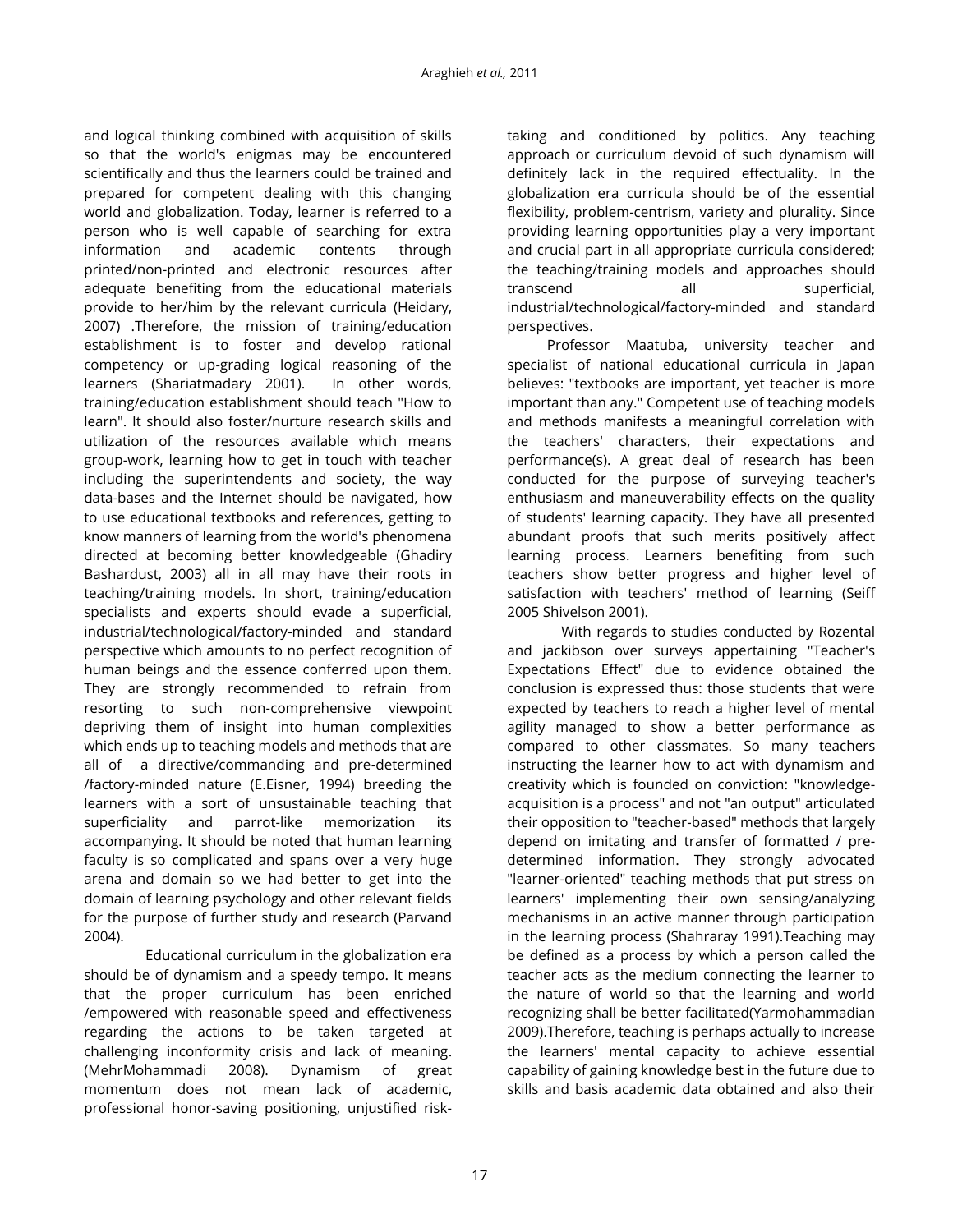mastery over the learning process itself (Joyce and Colleagues, 2006).

 Teaching approaches/methods are of great variety and offer an extensive range of teaching methods which bring about different outcomes, accordingly. Hence, those teachers who have mastered larger amount of such teachings logically perform much better in terms of developing research-based mentality and logical thinking of the learners. Maria Mentesurry believes what makes any person a human being (of the ideal/deserving position) is not limited/excluded to her/his teachers but the tasks that he/she manages to accomplish on her/his own (Miller 1990).when the teaching materials are presented to the learner in the form of problems the learning person finds himself/herself in a position of researcher acting independently while he/she should try to get linked to the teacher for instruction together with drawing the classmates into cooperation. Thus, the habit of scientific approaching the world's phenomena will be solidified within the learner and gradually the spirit of scienceorientation constructively infiltrates. (Mehrmohammadi 2002). In various resources the importance of boosting deep-reflection and profound learning of the learners have been emphasized (Joyce and Colleagues 2006). Some of the reasons justifying the application of research-based thinking models of teaching are mentioned below (Salsabeelee, 2006):

1- Inducing the drive/motivation within the learner; getting connected to learner's internal world; encountering a real problem and imbuing a sense of surprise and bewilderment 2- Meaningfulness and sustainability of the knowledge acquired resulting in achievement of knowledge as part of the whole learning process. 3- rational/mental training/culturing originating from thinking and correct judgment; also implementing the educational materials and methods that help learners face real/concrete issues/problems. 4- Learning transfer and applying what is learnt in new situations; also enhanced capacity for tolerating ambiguities and complexity along with pursuing their solutions. 5- Achieving various goals of learning in logical, emotional, social and moral areas.

Regarding the importance and status of researching approach (Van Fvsn and Shyvly 1997) argue as follows: 1. Research-based instruction/teaching (exploration) for a long time has been supported as is useful and effective strategy 2. Research-based teaching helps to nurture children's natural desire to research and investigate 3 – "Investigative "teaching and problem solving will develop many basic skills. Where teaching methods and models are based on

research-based thinking, the learner is more active as compared with applying explanatory teaching methods. Through such teaching approaches, the learner should organize the information acquired in a meaningful manner so as to find solutions to specific problems or find out the constructing relationship between different factors. (Levy, 2002) highlights four major features of the research-centered thinking (heuristics) in the following scheme: 1 - The mental ability: upon learning any principle through research-based thinking (heuristic method) the learner willingness to use it for the ask of solving problems will be increased.2- motivation: the learners get more satisfaction when this method is implemented, thus there are more motivated for better learning.

3 - Students learn the rules of problem-solving and how to get over complexity.

4 - Knowledge that can be achieved with this method is easier to remember as compared to explanatory method. Also on the goal and objective of curricula (Taghipour Zahiri, 1999) in the training process it can be said that the curriculum is to provide opportunities for learners to benefit from maximum participation in learning activities selected. If the learners attend the learning opportunities and activities devised and provided, no matter whether these opportunities are designed by the planners or at the school by the teacher, or teacher with student participation, learning experiences shall be enjoyed and benefited from which result in personal growth. Paulo Freire offers his definition of oppression in the following expression: (Miller, 2003) "an act is oppressive when it blocks the path to become a human being or hinders growth of human characteristics". In other words, the performance of the schools where the students are kept dependent by applying tools like punishment and scoring should be criticized.

The goal of this article is to reflect upon the relationship between teaching methods and researchcentered thinking development so that attention is drawn to this subject.

### **MATERIALS AND METHODS**

In this research by applying meta-analysis method and also deduction taking into account research results, assays, reliable web-sites, theories and various approaches in the area of learning theories and teaching patterns/models all the endeavors have been directed at presenting a novel expounding of the role that teaching patterns/models play in terms of developing research-based thinking. In particular, four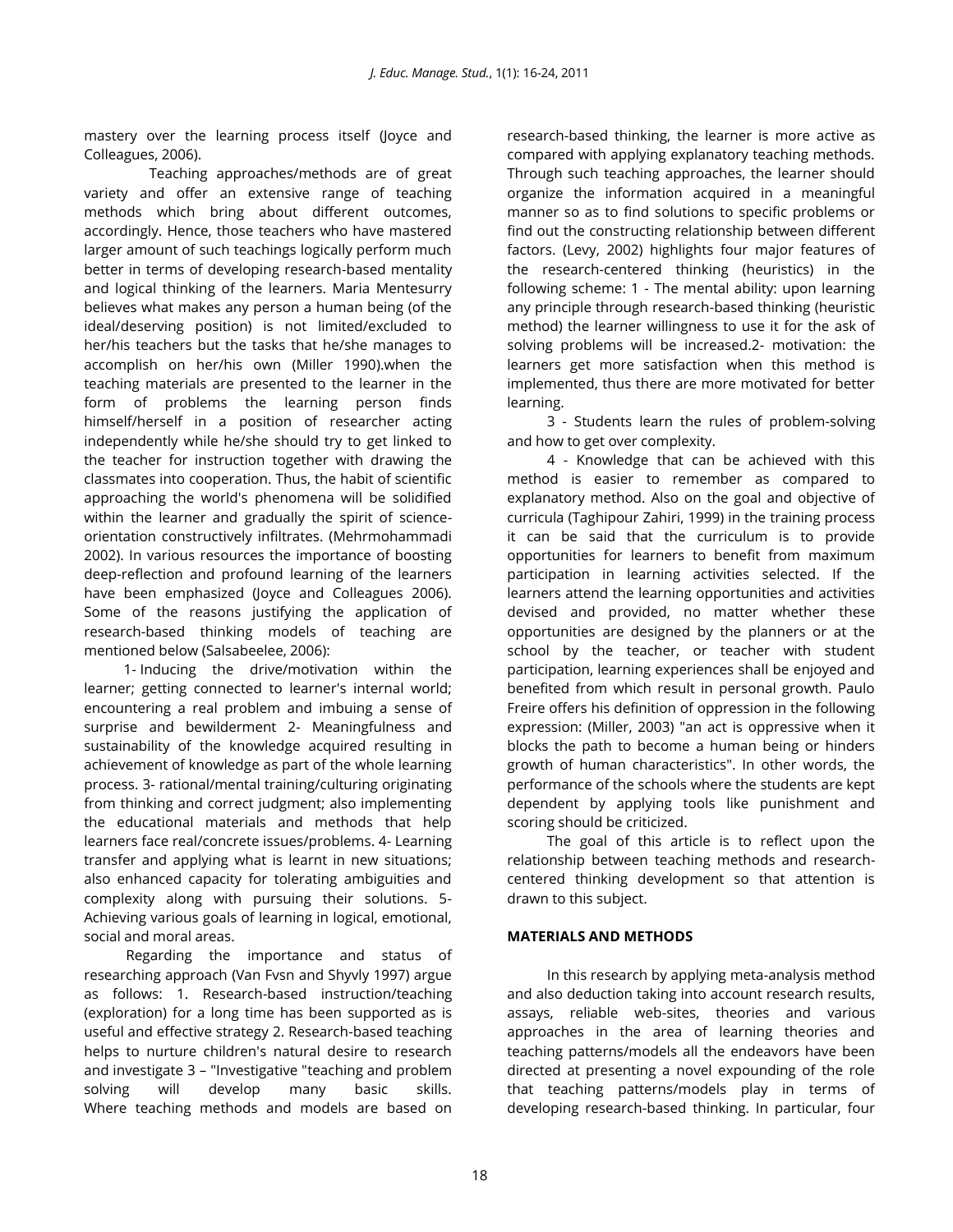teaching patterns/models relationship: 1- Model of Information Processing, social Model, personal / individual Model and behavioral systems Model have been studied and surveyed.

## **Questions:**

One - How can the in the context of curriculum, learning opportunities and development of logical/research-oriented thinking in conformity with globalization be provided? Two – How the ability to choose correct and valid information from invalid data – efficient selection rather than wrong selection -be developed in learners?

### **RESULTS**

## **Articulation of the role of teaching models family in learning opportunities provision based on research-based thinking:**

Those programs and models which hinder the learners' creativity and understanding their own poison in the world and further complicate solving personal/social problems actually have neglected the true needs of people (saylor and colleagues 2006). In this research for the sake of regulating the studied carried out about important sources of models, they are divided into four families considering people-analysis outlook(s) and ways to teach them on the basis of the learning approach adopted (Joyce and Calhoun 2006).

### **These four families/categories are:**

Family of Information Processing Models, family of social Models, family of personal Models, and family of behavioral systems Models:

## **A-Family of the Information processing models**

A model that cognitive psychologists generally accept is the information processing model. Cognitive models including information processing model, are in fact heuristic tools to organize the existing body of literature, encouraging further study, leading research efforts, facilitating and establishing contacts between scientists. The information processing model is actually effective in line with the above-mentioned goals and objectives. This model assumes that cognition can be analyzed through a series of stages. Each stage represents an imaginary entity where (within which) some unique and specific operation(s) is/are applied onto the input information. With regards to boosting the skills needed for collecting information it can be said: early stages of environment data processing calls for the child's ability to pay due attention to relevant given data, appreciating them and then have them probed. Successful data absorption utilizes processes such as sensory registration, focal attention, processing speed and effective strategies for probing and exploiting the information across different parts of the work environment. (Solso 2002 P500) has put stress upon Information processing models, human inner desire to understand the world by getting access to data and their organizing, understanding issues/problems and offer solutions to them, concepts presentation and proper time of their transfer. Some of the models in this family provide learner with data and others emphasize

how to build concepts/knowledge and test the hypotheses while some strengthen and boost cognitive capacity and creativity**(**Joyce and Calhoun 2006**).**As the title of this family may imply such models help learners either by operating on data gained directly through experience or mediating resources so that they can conceptually apply self-control over their specific studying fields. Table one depicts family of information processing models relationship with development of logical thinking.

## **B-Family of Social Models**

A large part of human learning is conducted through observing others' behaviors and what they do. The most important learning theory now existing that stresses observation importance has been offered by Albert Bandura. Bandura's theory was presented in a book written with Richard Walters' collaboration. The reason behind referring to it as social learning theory is that the social fabrication/context in which behavior is learned/adopted and maintained has been highlighted and attributed utmost importance. This theory emphasizes the mediating cognitive processes and it is assumed that effects of environmental events upon acquisition and orderly organizing the behavior are all determined by such processes (Seiff 1994). On occasions where we work together, a kind of collective energy is created which is called synergy. Devising models for the social family is aimed at optimum use of this phenomenon by instituting proper learning communities and groups. In terms of scientific/cognitive developing, such models enable the learner to benefit from the viewpoints of others around – either individuals or teams – and have their own thoughts/impressions concerning them clarified and better expanded. Table two depicts family of social models relationship with development of logical thinking.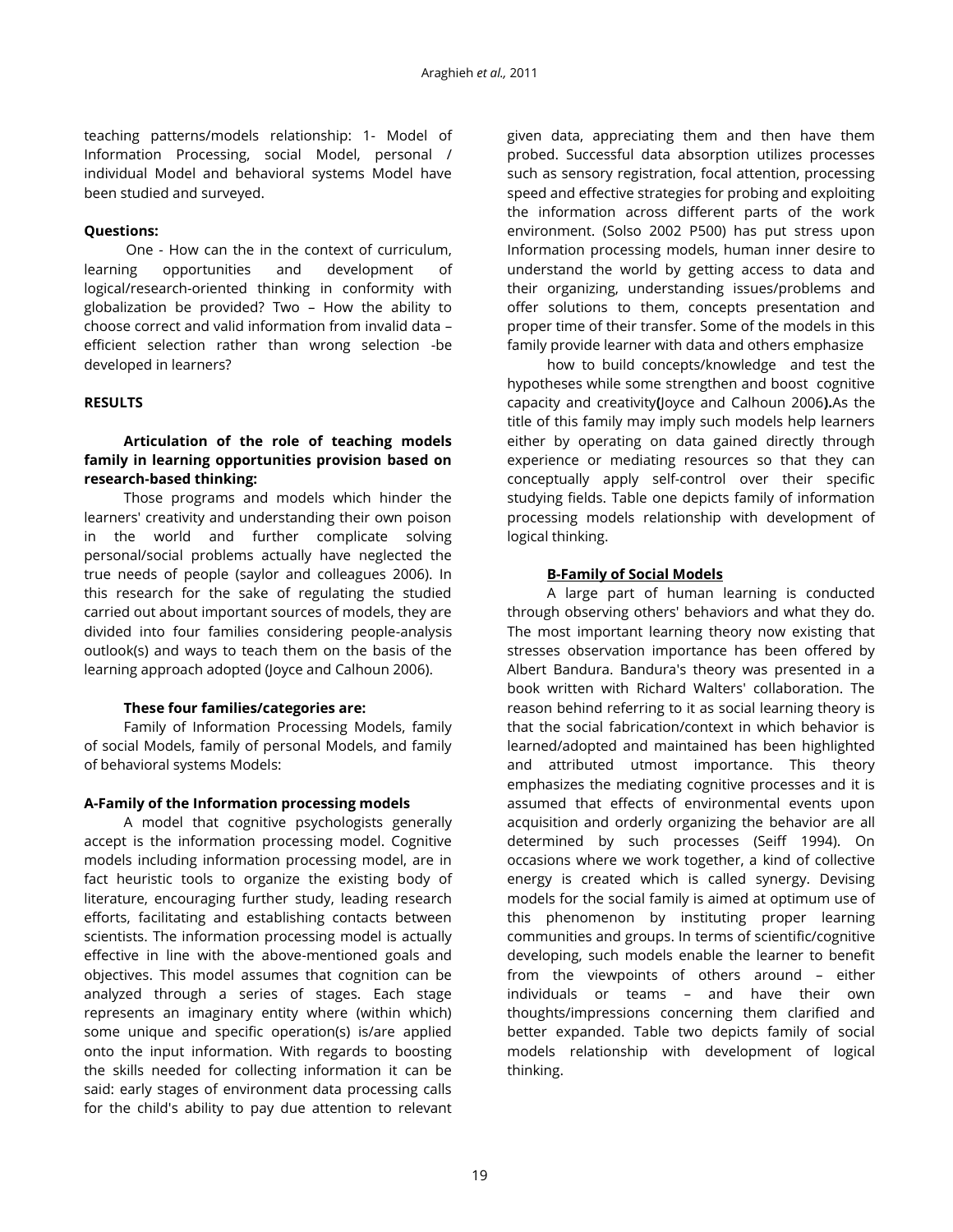**Table 1.** Studying the relationship between family of the Information processing models and development of logical

| <b>The Titles:</b>                              | <b>Type of links to Research-oriented Thinking</b>                                                                                                                                                                                                                                                                                                                                                   | <b>Direct and indirect effects on</b><br><b>Research-based thinking</b>                                                                                                                                                                                                                                                                                                                                                                                                                                                                                                                                                                                                                                                                                                                                                                                                                                                                                                                                                                                                                                                                                                                                                                                                                                      |
|-------------------------------------------------|------------------------------------------------------------------------------------------------------------------------------------------------------------------------------------------------------------------------------------------------------------------------------------------------------------------------------------------------------------------------------------------------------|--------------------------------------------------------------------------------------------------------------------------------------------------------------------------------------------------------------------------------------------------------------------------------------------------------------------------------------------------------------------------------------------------------------------------------------------------------------------------------------------------------------------------------------------------------------------------------------------------------------------------------------------------------------------------------------------------------------------------------------------------------------------------------------------------------------------------------------------------------------------------------------------------------------------------------------------------------------------------------------------------------------------------------------------------------------------------------------------------------------------------------------------------------------------------------------------------------------------------------------------------------------------------------------------------------------|
| Inductive<br>thinking;                          | Nurturing/fostering skills, classification; constructing<br>theories and having them tested, and also manners of<br>attaining conceptual-recognition of the contents offered<br>by the curricula;                                                                                                                                                                                                    | <b>Direct ones:</b><br>- Concepts and conceptual systems,<br>along with their application - The                                                                                                                                                                                                                                                                                                                                                                                                                                                                                                                                                                                                                                                                                                                                                                                                                                                                                                                                                                                                                                                                                                                                                                                                              |
| Concept<br>learning;                            | Concept learning and studying on strategies conducive to<br>attaining conceptual-recognition of the contents offered<br>by the curricula and their implementation,                                                                                                                                                                                                                                   | concept development process,<br>information, concepts, skills, and<br>develop hypotheses<br>- The concept of learning strategies -<br>Capable of decoding problems, tools<br>for thinking metaphorically, group<br>cohesion and productivity - The<br>methods of scientific exploration in<br>the hands of a skilled teacher is a<br>very diverse and comprehensive.<br>Such a manner that can be objects of<br>scientific research in all subjects with<br>social interaction and social learning<br>process in the blends. - Students are<br>encouraged to conventional ways of<br>thinking through the non-passive<br>surrender to mental states such as<br>fantasy, unrelated thoughts and ideas<br>to break symbol. (Saylor and others<br>2006).<br>Indirect:<br>- Develop logical thinking<br>- Awareness of the nature of<br>knowledge - Spirit probe - Tolerate<br>ambiguity - Inductive reasoning -<br>Conceptual flexibility - Success in<br>learning the curriculum content -<br>Reinsurance and its independence -<br>Self-awareness - Self-esteem<br>Development of creative writers,<br>explore social and disciplinary<br>problems, understanding the<br>relationship between individuals and<br>conflicts between them, creating a<br>model or product, expanding the<br>vision of a concept |
| <b>Scientific</b><br>investigation<br>/probing; | Constructing theories and having them tested;<br>Learning the researching system of academic disciplines,<br>how knowledge is constructed and organized, up-grading<br>the process of discretion in learners, team reaction to a<br>problem and its solution, learners specify certain<br>problems, having them formulized and keep track of it till<br>final solution (saylor and colleagues 2006); |                                                                                                                                                                                                                                                                                                                                                                                                                                                                                                                                                                                                                                                                                                                                                                                                                                                                                                                                                                                                                                                                                                                                                                                                                                                                                                              |
| <b>Teaching</b><br>investigation<br>/probing;   | Causal/causative reasoning and understanding how to<br>collect information, concepts recognition, constructing<br>theories and having them tested;                                                                                                                                                                                                                                                   |                                                                                                                                                                                                                                                                                                                                                                                                                                                                                                                                                                                                                                                                                                                                                                                                                                                                                                                                                                                                                                                                                                                                                                                                                                                                                                              |
| Cognitive<br>growth<br>/development;            | Boosting cognitive transformation in general sense and<br>regulating the teaching task in a way that cognitive growth<br>is facilitated;                                                                                                                                                                                                                                                             |                                                                                                                                                                                                                                                                                                                                                                                                                                                                                                                                                                                                                                                                                                                                                                                                                                                                                                                                                                                                                                                                                                                                                                                                                                                                                                              |
| Improvisation;                                  | It is a pleasing method for training/developing creative<br>thinking, a strategy for enhancing creativity, imbuing<br>dynamism in class group, innovating new matters/affairs<br>through application of analogies aimed at discerning the<br>old problems and products in a novel<br>perspective/horizon, familiarity with<br>unknown/unidentified issues by utilizing familiar<br>syllogisms;       |                                                                                                                                                                                                                                                                                                                                                                                                                                                                                                                                                                                                                                                                                                                                                                                                                                                                                                                                                                                                                                                                                                                                                                                                                                                                                                              |
| Pre-organizer<br>(pioneer);                     | It has been devised for developing information absorbing<br>capabilities and having them organized particularly on<br>occasions that learning through lectures and reading is<br>concerned;                                                                                                                                                                                                          |                                                                                                                                                                                                                                                                                                                                                                                                                                                                                                                                                                                                                                                                                                                                                                                                                                                                                                                                                                                                                                                                                                                                                                                                                                                                                                              |
| <b>Boosting</b><br>memory;                      | Up-grading the power of attaining information, concepts,<br>conceptual systems and applying cognitive control over<br>information processing ability, enduring success and<br>memory fortification, they contribute to information<br>processing ability and provision of mediatory links to<br>contents to be remembered;                                                                           |                                                                                                                                                                                                                                                                                                                                                                                                                                                                                                                                                                                                                                                                                                                                                                                                                                                                                                                                                                                                                                                                                                                                                                                                                                                                                                              |

Skills needed for problem-solving established (Solso 2002)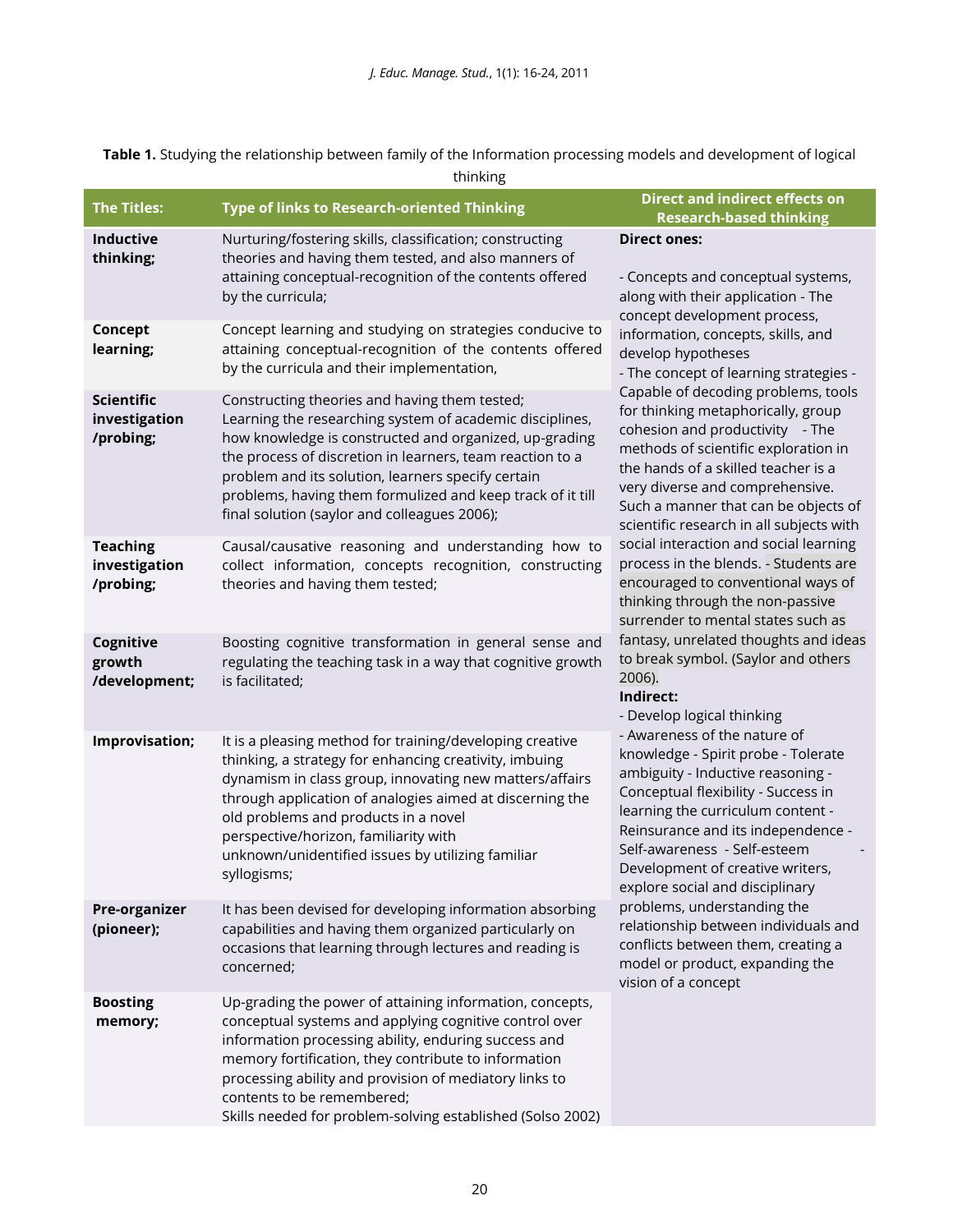| The Titles:                                                                                      | Type of links to Research-oriented Thinking                                                                                                                                                                                                                                                                                                                                                                                                                                                                                                                                   | Direct and indirect effects<br><b>on</b><br><b>Research-based thinking</b>                                                                                                                                                                                                                                               |
|--------------------------------------------------------------------------------------------------|-------------------------------------------------------------------------------------------------------------------------------------------------------------------------------------------------------------------------------------------------------------------------------------------------------------------------------------------------------------------------------------------------------------------------------------------------------------------------------------------------------------------------------------------------------------------------------|--------------------------------------------------------------------------------------------------------------------------------------------------------------------------------------------------------------------------------------------------------------------------------------------------------------------------|
| Group/collective<br>investigating the<br>information<br>gained from<br>direct<br>experimentation | Fostering the skills related to participating in<br>democracy process, simultaneous emphasis on<br>social growth, scientific skills and learner's personal<br>depth of understanding                                                                                                                                                                                                                                                                                                                                                                                          | <b>Direct ones:</b><br>Group process and<br>management,<br>construct-oriented<br>perspective<br>absorbing science, research order<br>based on cooperation, sympathy and<br>respect;                                                                                                                                      |
| <b>Social studies</b>                                                                            | solving social problems by group/collective scientific<br>studies and rational reasoning                                                                                                                                                                                                                                                                                                                                                                                                                                                                                      | Analysis of individual values and<br>behavior; strategies for solving inter-                                                                                                                                                                                                                                             |
| investigation<br>following the<br>procedures<br>applied by<br>judicial<br>establishments         | analyzing issues appertaining policies by<br>implementing judicial frameworks, collecting<br>information, question analysis and weighing<br>standpoints regarding values and study their own<br>personal beliefs/convictions, proper application of<br>facts instead of learning a series of ad hoc/random<br>realities or through associated metal images (Levy<br>2002)-learners will be able to have issues related to<br>public policies analyzed in an intelligent manner and<br>adopt their own stance(s) along with commenting on<br>them (saylor and colleagues 2006) | personal problems;<br><b>Indirect ones:</b><br>Independency/self-reliance as learners,<br>respect for others' social status and<br>honor, social research as a style of life,<br>sincerity and solidarity of interpersonal<br>ties, relaxed feeling of safety in<br>expressing one's own ideas, skillful<br>negotiating; |
| Laboratory<br>method                                                                             | Insight into group dynamism, leadership and<br>realization/appreciation of others' personal styles<br>and methods, acquiring skills that learning process<br>has targeted (Levi 2002)                                                                                                                                                                                                                                                                                                                                                                                         |                                                                                                                                                                                                                                                                                                                          |
| role-playing;                                                                                    | Study the values and the roles they play in social<br>interactions, understanding their own relation to<br>others and emotional impacts                                                                                                                                                                                                                                                                                                                                                                                                                                       |                                                                                                                                                                                                                                                                                                                          |
| positive<br>interdependence;                                                                     | the<br>strategies<br>indicative<br>of<br><b>Nurturing</b><br>interdependency of social dealings and interactions,<br>understanding their own relation to others and<br>emotional impacts                                                                                                                                                                                                                                                                                                                                                                                      |                                                                                                                                                                                                                                                                                                                          |
| Organized<br>social studying;                                                                    | Scientific studies together with individual/social<br>growth, collaborative strategies regarding scientific<br>studies                                                                                                                                                                                                                                                                                                                                                                                                                                                        |                                                                                                                                                                                                                                                                                                                          |

**Table 2.** Examining the relation between family of Social Models and logical thinking development)

### **C-Family of Individual (personal) Models:**

Learning is an activity conducted internally and within each human being. Results from learning may be measured only through changes that occur in learner's behavior. Despite this very fact, lots of official curricula and teaching model have teacher's attention focused on the group instead of the individual. The majority of training/education psychologists recommendation is that learning should be designed and customized in a way that each single learner may be able to get engaged in learning process on her/his own. Any certain learner's learning drills and expected level of learning shall be determined on the basis of his/her capabilities and

interests (Levi 2002) .Personal models stresses each human being's unique and specific features, manners and character and target the culturing of a type of personality with highest consistency and integrity enjoying self-confidence. The main objective is to help learner feel possessing as to development and trained/cultured personality and a attaining a sense of "self-worth" and individual harmony (Joyce and others 1997). Models of this family are directed towards combining emotional and rational features of the learner's character. Table 3 depicts the relation between Family of Individual/personal Models and Social Thinking Development.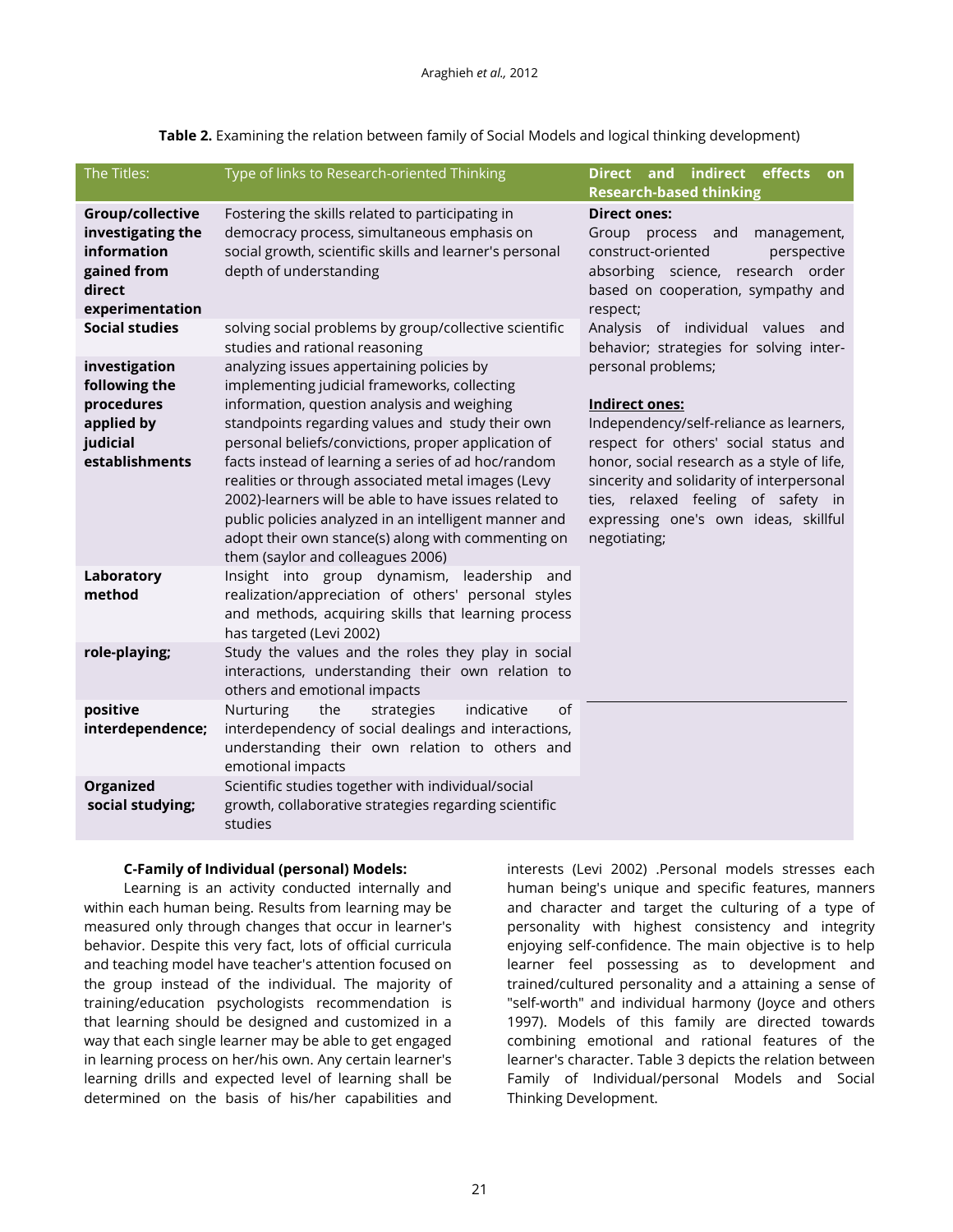| The Titles:                                                                                    | Type of links to Research-oriented<br><b>Thinking</b>                                                                                                                                                                                                                                                                                                               | Direct and indirect effects on Research-based<br>thinking                                                                                                                                                                                                                                                                                                                                   |  |
|------------------------------------------------------------------------------------------------|---------------------------------------------------------------------------------------------------------------------------------------------------------------------------------------------------------------------------------------------------------------------------------------------------------------------------------------------------------------------|---------------------------------------------------------------------------------------------------------------------------------------------------------------------------------------------------------------------------------------------------------------------------------------------------------------------------------------------------------------------------------------------|--|
| Non-directive/commanding<br>teaching                                                           | Capacity built-up for personal<br>growth, insight into one's character,<br>self-reliance and self-esteem                                                                                                                                                                                                                                                            | <b>Direct ones:</b><br>direct and indirect effects on research-based<br>thinking<br>direct ones:                                                                                                                                                                                                                                                                                            |  |
| teaching<br>consciousness/awareness                                                            | Increased self-consciousness,<br>integrity, skilled<br>exploration/probing, sharpened<br>inter-personal sensitivity and<br>sympathy                                                                                                                                                                                                                                 | coherent relationship, integrity/consistency<br>with regards to establishing contact;<br>self-awareness and reflection;<br>self-development (Joyce and colleagues 2006)<br>individualized instruction curricula may be<br>devised taking into account the specific                                                                                                                          |  |
| <b>Class meeting</b>                                                                           | Culturing self-consciousness and<br>responsibility for one-self and<br>others                                                                                                                                                                                                                                                                                       | interests and capabilities of each certain<br>learner (Levi 2002)<br>Learner typically gets the projects                                                                                                                                                                                                                                                                                    |  |
| Self-actualization                                                                             | Developing personal understanding<br>and growth capacity                                                                                                                                                                                                                                                                                                            | outlined/designed and executed through the<br>least guiding aid and supervision of others.<br><b>Indirect ones:</b><br>self-esteem, educational and social<br>motivating<br>the ability to learn and progress- respecting<br>the learners' ideas and convictions;<br>directing irrelevant questions towards the<br>main issue/problem (Yarmohammadian 2009)                                 |  |
| <b>Conceptual systems</b>                                                                      | Ever-increased power of getting<br>access to complicated yet flexible<br>mechanisms of processing<br>information including manner of<br>interacting with others                                                                                                                                                                                                     |                                                                                                                                                                                                                                                                                                                                                                                             |  |
| <b>Providing individual-tailored</b><br>educational sets/curricula<br>that are fully organized | Drills assigned to learners should be<br>decided upon on the basis of<br>diagnostic tests done on each<br>certain individual learner so as to<br>have them suitable best when level<br>of learner's already acquired<br>knowledge is accounted for, in case<br>learner's level of collected data is<br>well-acceptable then the exercises<br>will be more difficult | - high level of emotional and cognitive<br>growth/development is attained, advancing<br>competence in a particular studying field,<br>enhancing self-leadership and learner's<br>capability for future learning's<br>- the capacity of having one specialized<br>aptitude or ability better actualized in the<br>learner, preparing the learner for advanced<br>studies in a specific field |  |

## **Table 3.** Examining the relation between Family of Individual/personal Models and Logical Thinking Development

### **D-Family of Behavioral systems Models:**

Behavior change is referred to as a set of methods and techniques that are extracted from experimental psychological discoveries/finds, particularly the learning psychology and its objective is to remove persons' adaptability problems under various conditions of personal and social life (Seiff 1994). B.F.Skinner the most famous contemporary behaviorist believed – just like Watson – that the only subject-matter fitted for psychology is "Behavior". And the only factor which constructs and maintains behavior is the environment. This outlook that we find the example of Skinner (1961) as one representation is based on a

definition for learning: An observable change of behavior (Romiszowski 2000). Desired/acceptable behaviors are taught through a sequence of successive estimations beginning from an established behavior ending up to the desired behavior. The aim of behavior change has been summarized in four categories (Hergenan 2003): 1- Methods for increasing the power of desired behaviors, 2- Methods for incurring of desired behaviors, 3- Methods for maintaining desired behaviors,4- Methods for decreasing and removing of undesired behaviors. Table 4 depicts the relation between family of behavioral systems and logical thinking development.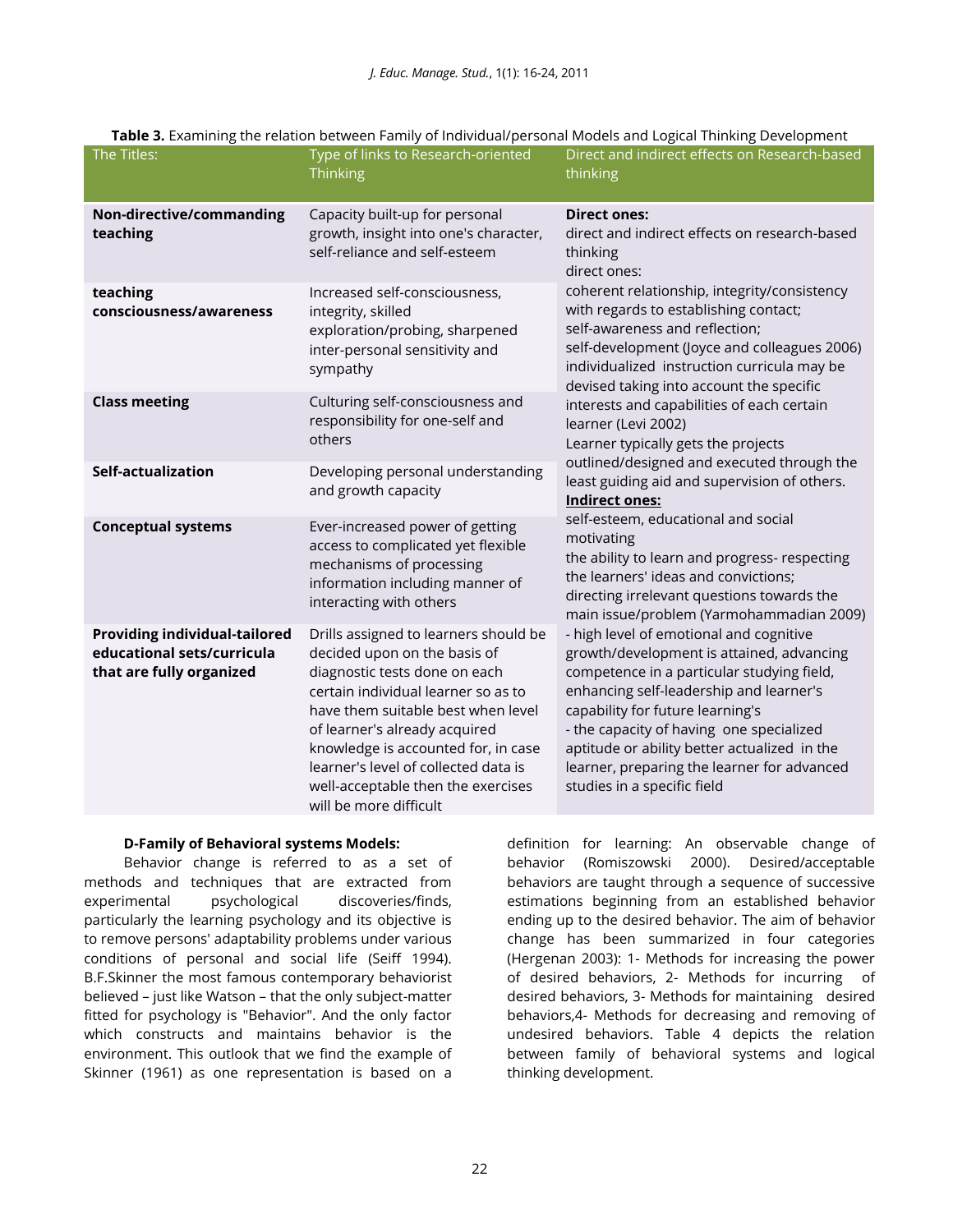**Table 4.** Examining the relation between family of behavioral systems and logical thinking development

| <b>The Titles:</b>        | <b>Type of links to Research-oriented Thinking</b>                                                                                                                                                                                                                                                                                                                                                                                                                                                                        | <b>Direct and indirect effects on</b><br><b>Research-based thinking</b>                                                                                                                                                                                                                                                                                                                                                                                                                                                                                                                                                                                                                                                                                                                             |
|---------------------------|---------------------------------------------------------------------------------------------------------------------------------------------------------------------------------------------------------------------------------------------------------------------------------------------------------------------------------------------------------------------------------------------------------------------------------------------------------------------------------------------------------------------------|-----------------------------------------------------------------------------------------------------------------------------------------------------------------------------------------------------------------------------------------------------------------------------------------------------------------------------------------------------------------------------------------------------------------------------------------------------------------------------------------------------------------------------------------------------------------------------------------------------------------------------------------------------------------------------------------------------------------------------------------------------------------------------------------------------|
| <b>Social learning</b>    | acquiring<br>behavior<br><b>Behavior</b><br>management,<br>new<br>patterns/models, behaviors indicative of neurosis(fears<br>due to mental ailments) or other types of destructive<br>behaviors reduced, learning self-control (Joyce and<br>colleagues 2006). Self-efficacy built-up (Seiff 1994).                                                                                                                                                                                                                       | <b>Direct ones:</b><br>Knowledge<br>self-acquisition<br>capacity and curriculum-related<br>self-confidence<br>skills,<br>of the<br>active<br>learner,<br>learner<br>involvement with answering the<br>questions;<br><b>Indirect ones:</b><br>Responsible reaction to feedback,<br>independence and self-reliance of<br>the learner, sensitivity to cause-<br>effect relation, providing enough<br>learning opportunities for learner,<br>learning task becomes easier,<br>constructive effect on academic<br>learning and mental<br>growth<br>(Anastazy 1990), the learners<br>feeling competent can achieve<br>more successes, the ability to<br>learn abstract concepts such as<br>sympathy,<br>competition,<br>social<br>order, ability to acquire new skills<br>and critical mentality/thinking |
| learning<br>mastery level | Learning up to a level that full command over scientific<br>skills and various types of curricula contents is secured,<br>identifying and diagnostic tests held for determining the<br>learners level of mastering research-centered thinking,<br>that<br>call<br>for<br>the<br>specifying<br>areas<br>extra<br>teaching/instruction.                                                                                                                                                                                     |                                                                                                                                                                                                                                                                                                                                                                                                                                                                                                                                                                                                                                                                                                                                                                                                     |
| Programmed<br>learning    | Learning skills, concepts and information related to facts<br>and realities, rectifying learner's mistakes/errors during<br>her/his research through immediate notification.                                                                                                                                                                                                                                                                                                                                              |                                                                                                                                                                                                                                                                                                                                                                                                                                                                                                                                                                                                                                                                                                                                                                                                     |
| simulation                | Learning/acquiring skills and complicated concepts in a<br>wide range of disciplines/studying fields, application of<br>rules for a semi-real problem, exploring different<br>solutions by learner and comparing their relative merits<br>and advantages led to suggestion of a specific one in the<br>research process, opportunity provided for reply to life-<br>like situation and observing information feed-back,<br>opportunity for direct-learning through learner's own<br>experiences/experimentation provided. |                                                                                                                                                                                                                                                                                                                                                                                                                                                                                                                                                                                                                                                                                                                                                                                                     |
| direct teaching           | Acquiring skills and scientific contents in a wide range of<br>disciplines/studying fields.                                                                                                                                                                                                                                                                                                                                                                                                                               |                                                                                                                                                                                                                                                                                                                                                                                                                                                                                                                                                                                                                                                                                                                                                                                                     |
| stress reduction          | Controlling unpleasant reaction, application for treatment<br>and self-healing, learner's peace of mind and less feeling<br>alien to research/exam conditions, up-grades level<br>educational<br>progress, positively<br>affects<br>learners'<br>performance.                                                                                                                                                                                                                                                             |                                                                                                                                                                                                                                                                                                                                                                                                                                                                                                                                                                                                                                                                                                                                                                                                     |

### **DISCUSSION**

The goal of this research has been to study and examine the relationship between teaching methods/models and research-based thinking. Through this research (project) the analyses/deductions conducted by utilizing a variety of approaches and reliable textbooks – taking into consideration research outcomes with regards to various theories of learning models/methods – indicated that: the teaching methods/models do not function in a passive manner concerning the development of research-centered thinking; they play an effective part and are related to each other (correlation/interaction). Also it can be said that: a) mastering various teaching models/methods and having command over them, b) paying due attention to the principle of individual differences of

learners in a variety of areas including their different interests and have this principle considered, c) teacher's power of motivation, acting energetically and filled with dynamism constitute a triangle in the middle of which resides logical and research-oriented thinking. Life's difficulties, the changing world, social conditions and professional responsibilities bring into light the necessity of solving the problems by logical and research-oriented thinking. By implementing the kind of teaching methods/models that culture/foster logical and research-oriented thinking, learners may reach the ideal stage of finding out the right and valid information and dismiss the invalid ones and thus they will act successfully in constantly encountering/challenging the difficulties and problems of life. Based on current study